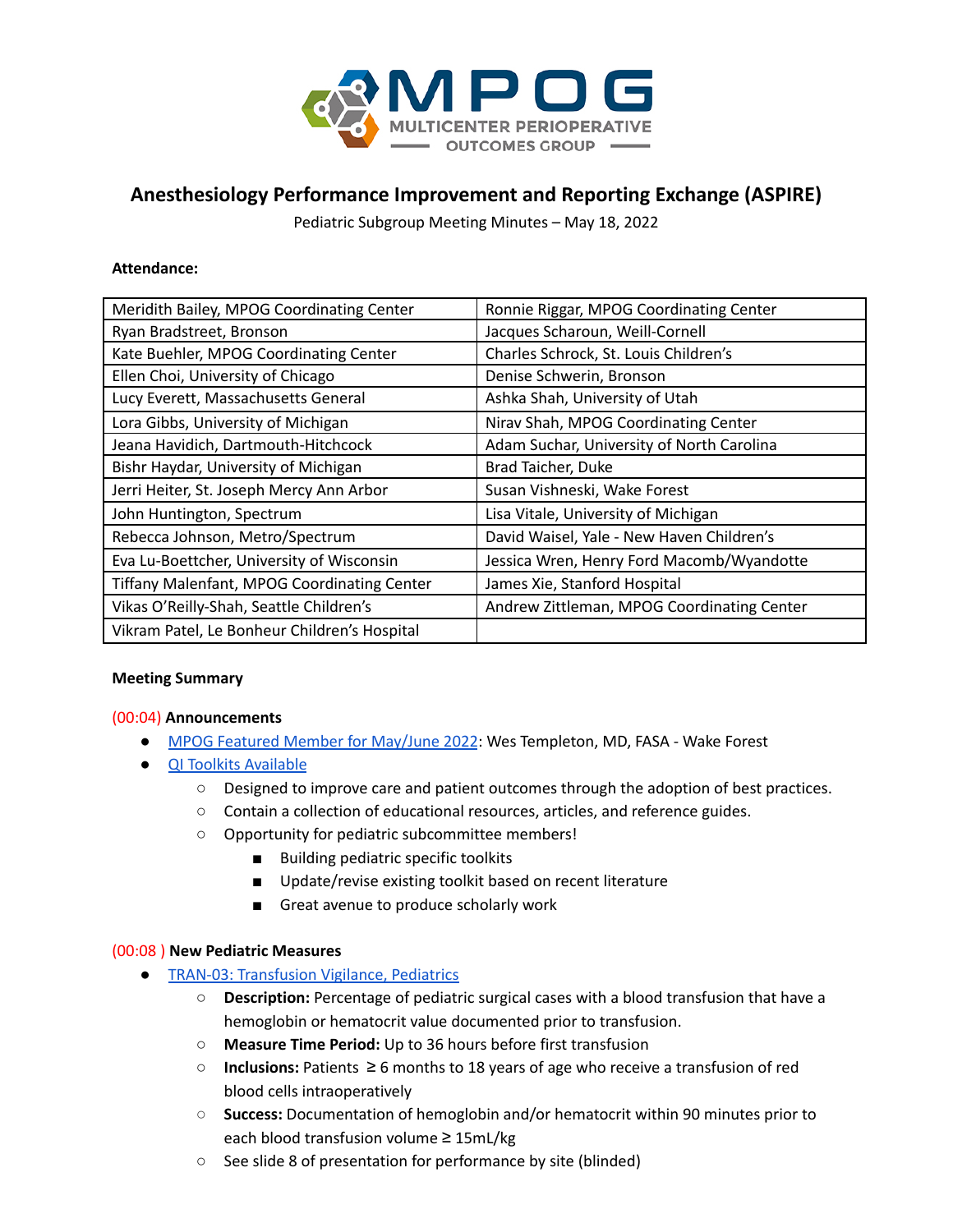- **○** Discussion**:**
	- *James Xie (via chat)*: Point of care ABG hematocrit measures count for this? If included in the EHR?
		- Meridith Bailey (MPOG Pediatric Lead): Yes, correct
	- *Jeana Havidich via chat (Dartmouth)*: How should we input the data on the EHR if we use POC testing?
		- *Lucy Everett via chat (MGH)*: Some places have it set up to integrate the POC data to EHR when you dock the device. If not you would have to enter it manually. For manual entry would need to have a specific flowsheet row designated for that value and then mapped to MPOG.
		- *Nirav Shah (MPOG Quality Director)*: Epic sites typically have this set up to auto-populate POC results but will want to confirm this with your site and see about getting this added with your lab/pathology teams
	- *Charles Schrock via chat (St. Louis Children's):* my last two toddler transfusions were GSW, and transfusion was empiric, and by subsequent Hgb, quite necessary. Can only get so close to 100% lest we delay transfusion for labs that we don't need prior to acting.

#### **TRAN-04: [Overtransfusion](https://spec.mpog.org/Spec/Public/57) - Pediatrics**

- **Description:** Percentage of pediatric surgical cases with a post transfusion hemoglobin or hematocrit value greater than or equal to 10 g/dL or 30%
- **Measure Time Period:** 90 minutes before the last intraoperative transfusion to 18 hours after Anesthesia End
- **Inclusions:** Patients ≥ 6 months to 18 years of age who receive a transfusion of red blood cells intraoperatively
- See slide 10 of presentation for performance by site (blinded)
- See slide 11 for comparison between TRAN 03/TRAN 04 performance by site
- NMB-03: [Neuromuscular](https://spec.mpog.org/Spec/Public/58) Blockade Dosing Pediatrics
	- **○ Description:** Percentage of pediatric cases that receive appropriate initial dosing of non-depolarizing neuromuscular blocking drugs (NMB) intraoperatively.
	- **○ Measure Time Period:** Anesthesia Start to Earliest Extubation
	- **○ Inclusions:**
		- Patients < 5 years of age (Age [Group](https://phenotypes.mpog.org/Age%20(groups)) < value\_code 6)
		- Patients who receive a bolus of non-depolarizing NMB during the measure time period
	- **○ Success:**
		- The first dose of neuromuscular blocker is below an expert opinion-based threshold, during the time period of Anesthesia start and Extubation, as follows: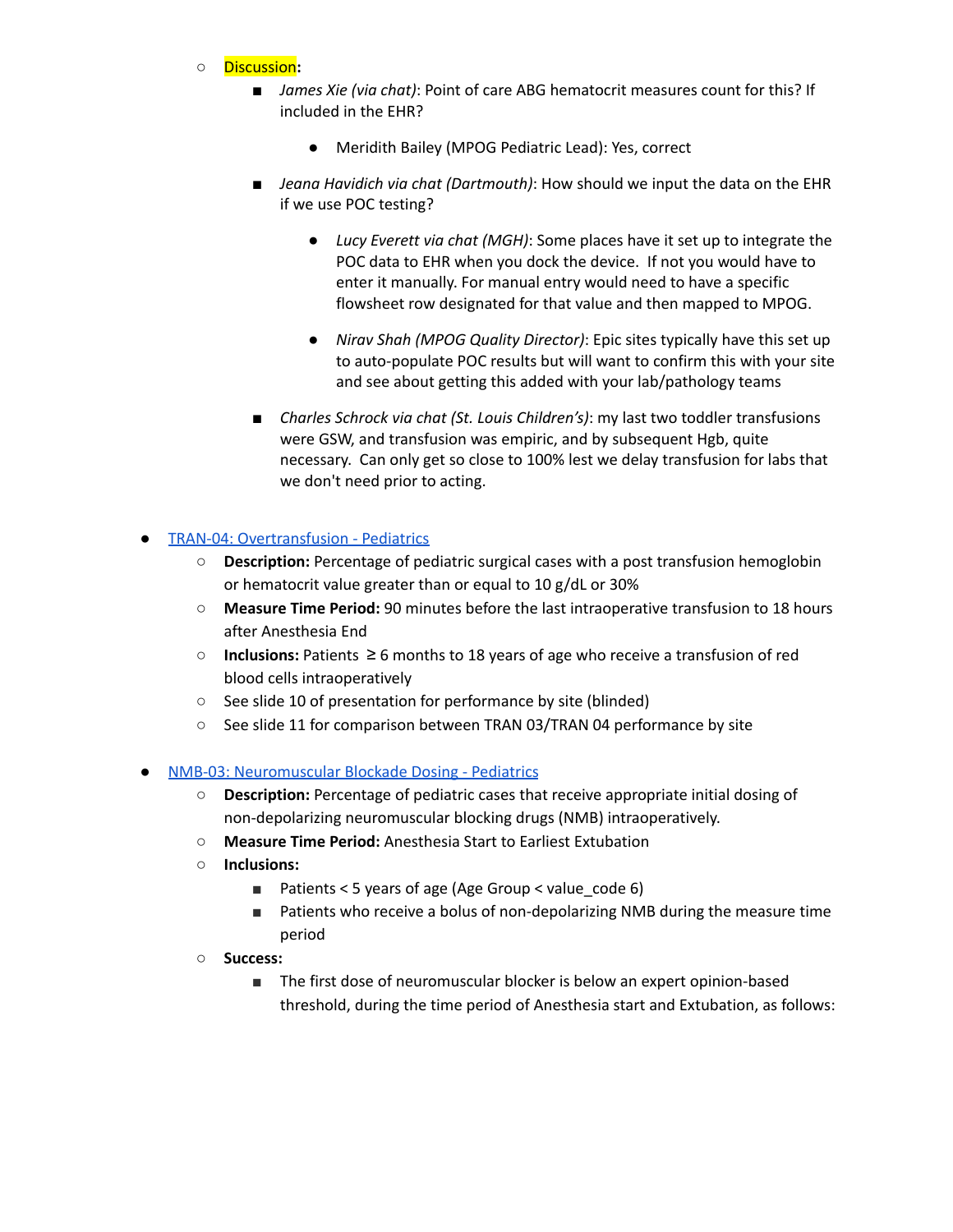|                      | Infants (mg/kg)           | Children (mg/kg)        |
|----------------------|---------------------------|-------------------------|
|                      | AgeGroup value code 1,2,3 | AgeGroup value_code 4,5 |
| <b>Cisatracurium</b> | $\leq 0.1$                | $\leq 0.2$              |
| <b>Atracurium</b>    | $\leq 0.5$                | $\leq 0.5$              |
| <b>Rocuronium</b>    | $\leq 0.5$                | $\leq 1.2$              |
| <b>Pancuronium</b>   | $\leq 0.1$                | $\leq 0.1$              |
| <b>Vecuronium</b>    | $\leq 0.1$                | $\leq 0.1$              |

○ See slide 13-14 of presentation for measure performance by site (blinded)

### (00:20) **Sustainable Pediatric Anesthesia, Dr. Eva Lu-Boettcher, University of Wisconsin**

- Active measures:
	- **[SUS-01](https://spec.mpog.org/Spec/Public/32)**: Low Fresh Gas Flow ≤ 3L/min.
	- See slide 19 for pediatric (age<18) performance by site unblinded
	- Discussion:
		- *James Xie via chat (Stanford):* We implemented a fresh gas flow alert in our Epic Anesthesia system that reminds you to turn down FGF if it is > 2L/min after anesthesia ready. Very similar to UCSF's build.
		- *Lucy Everett via chat (MGH):* At MGH there's been broad interest in this so we did include SUS-01 in the subset of measures that we send out to folks on their emails.
- In Progress measures:
	- **[SUS-02](https://docs.google.com/document/d/11AqGoVzcpARl7X5huQoikP8f2Q9B00PAabz0Y-S7HTg/edit?usp=sharing)**: Global warming footprint of inhalational agents (maintenance)
		- Description: Percentage of cases where carbon dioxide equivalents, normalized by hour, is less than carbon dioxide equivalents of 2% sevoflurane at 2L FGF = 2.58 kg CO2/hr
		- Time Period: Intubation-> Extubation
		- Provider(s) Notified: Any provider signed in for at least 30 minutes during the time when halogenated agent or N2O are documented
		- How are CO2 equivalents derived? *See SUS 02 [measure](https://docs.google.com/document/d/11AqGoVzcpARl7X5huQoikP8f2Q9B00PAabz0Y-S7HTg/edit?usp=sharing) spec for more details.*

 $\Sigma$  [Inspired agent concentrations (%) \* Fresh Gas flow (I/min)]<sub>1-n</sub> \* GWP<sub>100</sub>

Duration of inhalational agent administration (hours)

- **SUS-03**: Global warming footprint of inhalational agents (induction) -*Informational only*
	- Time Period: Induction Start -> Induction End
	- Provider(s) Notified: None
- **SUS-04**: Low Fresh Gas Flow ≤ 2L/min
	- Measure Time Period: Intubation-> Extubation
	- Inclusions: Patients who receive halogenated agents and/or nitrous oxide for ≥ 30 minutes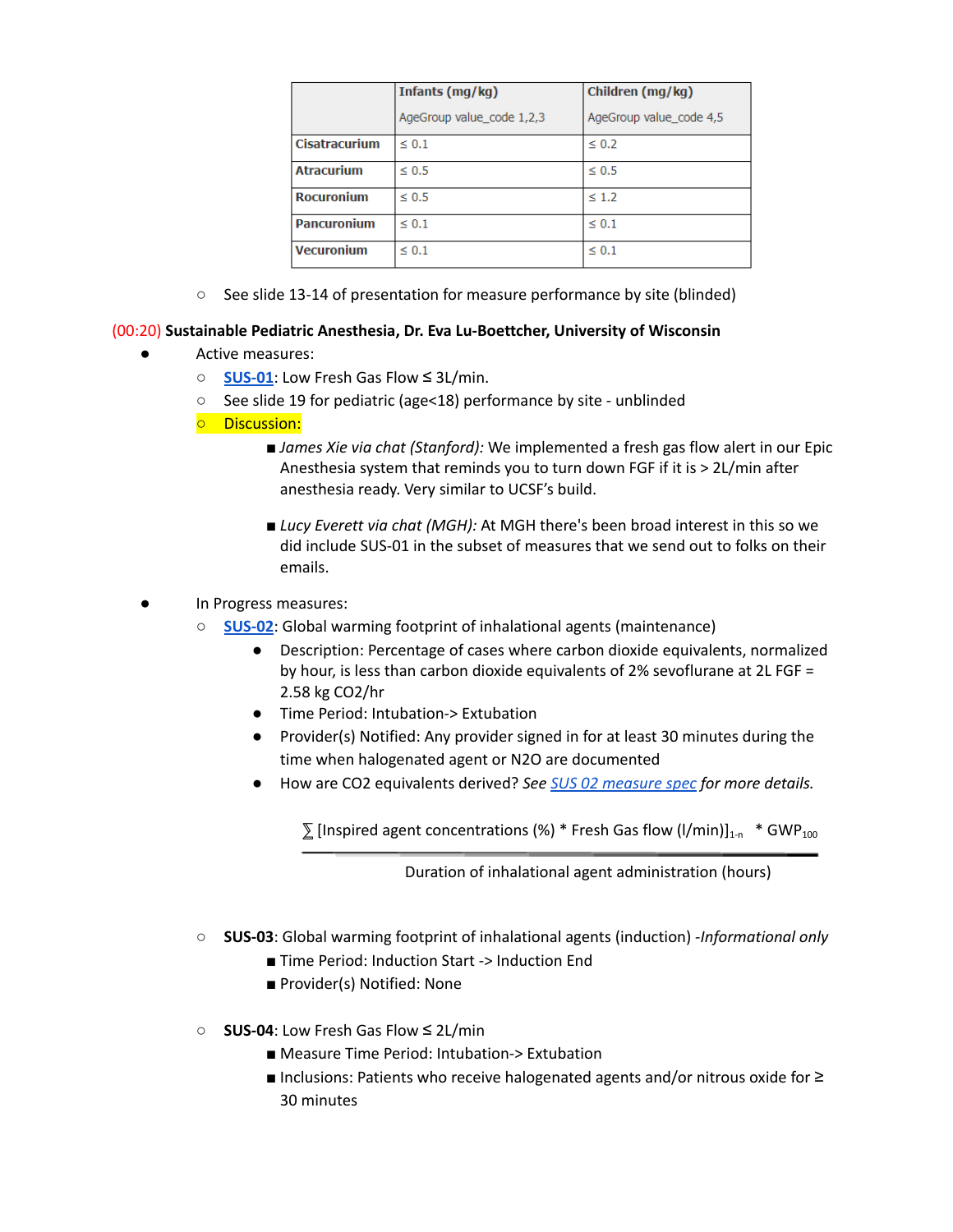#### **● Pediatric Sustainability Measure Proposals:**

● *Do current MPOG sustainability measure specifications accurately apply to the pediatric population?*

Considerations:

- Unique aspects of induction that would warrant peds specific metrics?
- Include or exclude short cases < 30min? **Note**: Subgroup recommended including all cases regardless of duration.
- Unique aspects of maintenance that would affect sustainability metrics in peds?
- Induction/maintenance definitions: current version acceptable or consider different definitions for peds?
- Peds age definition appropriate at <18 or should <12 be considered 'pediatric population' for sustainability?

#### ● Discussion:

*Bishr Haydar via chat (MPOG Pediatric Subcommittee Chair)*: Do we adjust this by altitude?

*Vikas O'Reilly-Shah via chat (Seattle Children's)*: What if inspired not reported? We only record expired, but use that for our internal work on this topic led by Liz Hansen locally.

> ■ *Nirav Shah via chat (MPOG Quality Director)*: thanks vikas… currently we are not including expired to enable comparisons across sites. have worked with sites to obtain this data over time…

*Charles Schrock via chat (St. Louis Children's)*: This is a tight parameter. Currently I have same GWP running at 4% times 1 liter/min in an adult size child to maintain system FiSevo of 2.8 and FeSevo of 2.3. Uptake and distribution is a problem during maintenance of bigger peds patients

*Bishr Haydar via chat (MPOG Pediatric Subcommittee Chair)*: There was an outstanding "Pediatric Anesthesia Article of the Day" newsletter item on induction, referencing a great article with tips for all phases of case.

*Charles Schrock via chat (St. Louis Children's)*: Does the GWP value factor in the atmospheric lifetime?

■ *Vikas O'Reilly-Shah (Seattle Children's)*: Yes

*Vikas O'Reilly-Shah via chat (Seattle Children's)*: We've certainly had a lot of success pushing our GWP down dramatically by disconnecting nitrous hoses (tanks available if really needed); dropping default flows from 8 to 3; in-Epic flow reminders have helped a lot. Really haven't had many issues with these approaches. Would recommend using expired agent if inspired agent is not available. Liz Hansen is largely leading these efforts at our site. One other really insane thing she found -- our nitrous use went way down but our purchasing stayed relatively high -- apparently nitrous tanks have a built in "feature" where they slowly leak!!

- *David Waisel via chat (Yale)*: VIkas, I think I'd like to try the disconnect nitrous approach. Do you know what other institutions do that?
	- 1. *Vikas O'Reilly-Shah via chat (Seattle Children's)*: I don't know if other institutions do it, but our department on the adult side at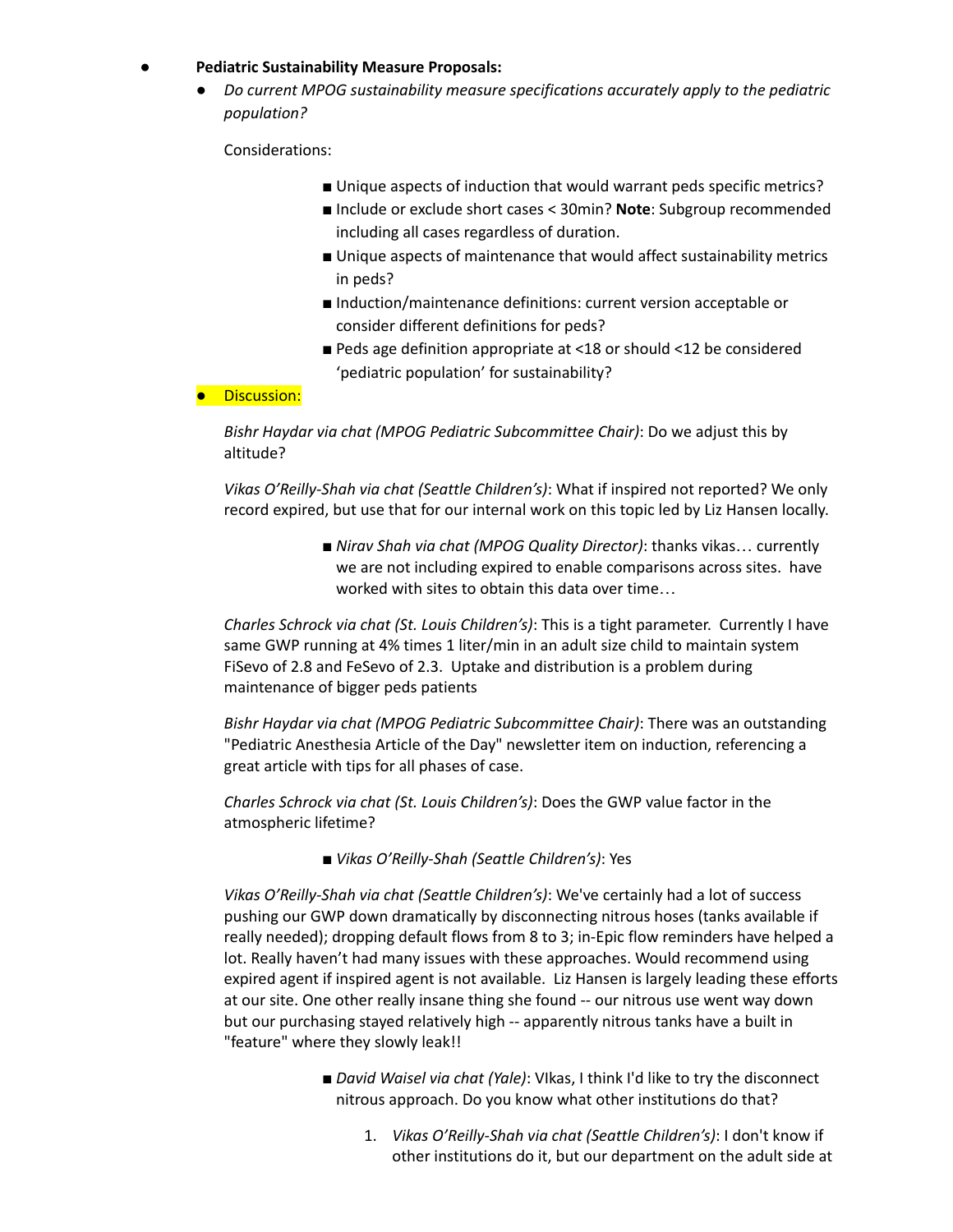#### HMC has also done so

- *Lucy Everett via chat (MGH)*: Brian Cheesbro who co-chairs the ASA committee with Jodi Sherman has eliminated piped nitrous in a lot of facilities across the Providence system and has good info on it. Apparently a lot of the CO2 impact is actually from facility leaks.
- Should additional pediatric measures be considered?
	- SUS-05: Weight-based FGF during induction
		- Mask Inductions
		- TIVA
	- SUS-06: N2O (yes/no) used during induction
- Coordinating Center will send Qualtrics survey to help decide next steps on the following:
	- Age definition
	- Include cases <30 minutes
	- SUS-05 (Mean FGF during induction measured as kg CO2/min)
	- SUS-06 (N2O used during induction)
- If you are interested in joining the MPOG Peds sustainability workgroup please email Meridith Bailey (MPOG Pediatric Lead): [meridith@med.umich.edu](mailto:meridith@med.umich.edu)

## (00:49) **Unblinded Pediatric Data Review**

- Unblinded Data Review: Performance for selected pediatric measures was shared with the subcommittee. This session was confidential, thus unblinded data was removed from the presentation before posting. General discussion topics are noted below- any comments specific to a site's performance were omitted from the minutes.
- **● [TEMP-03:](https://spec.mpog.org/Spec/Public/21)** % of patients who undergo a procedure with general or neuraxial anesthesia > 60 min and have a postoperative body temperature ≤ 36C (96.8F)
	- Time Period: 30 min < Anes end > 15 minutes
	- Exclusions: ASA 5&6, MAC only, Cardiac, MRI
- **● [TEMP-04:](https://spec.mpog.org/Spec/Public/40)** % of patients < 18 years old who undergo any procedure > 30 min and have a median core/near core body temperature ≥ 36C (96.8F)
	- Time Period: Patient in Room -> Patient Out of Room
	- Exclusions: ASA 5&6, Cardiac, MRI
	- Discussion:
		- *Lucy Everett (MGH)*: Found some mapping issues to make sure core temperature was appropriately mapped
			- *Meridith Bailey (MPOG Pediatric Lead)*: TEMP-04 considers core and near core temp values
		- *Jacques Scharoun (Weill-Cornell):* Used skin temp for ENT cases and is responsible for failing more of our TEMP 04 cases
		- *James Xie (Stanford)*: We also frequently use skin/axillary temps that are much lower appearing than a core temp
		- *Bishr Haydar (MPOG Pediatric Chair)*: At Michigan we've recently been required to formally consent parents for rectal temp. If not specifically asked of parents in preop, not allowed to do rectal temp.